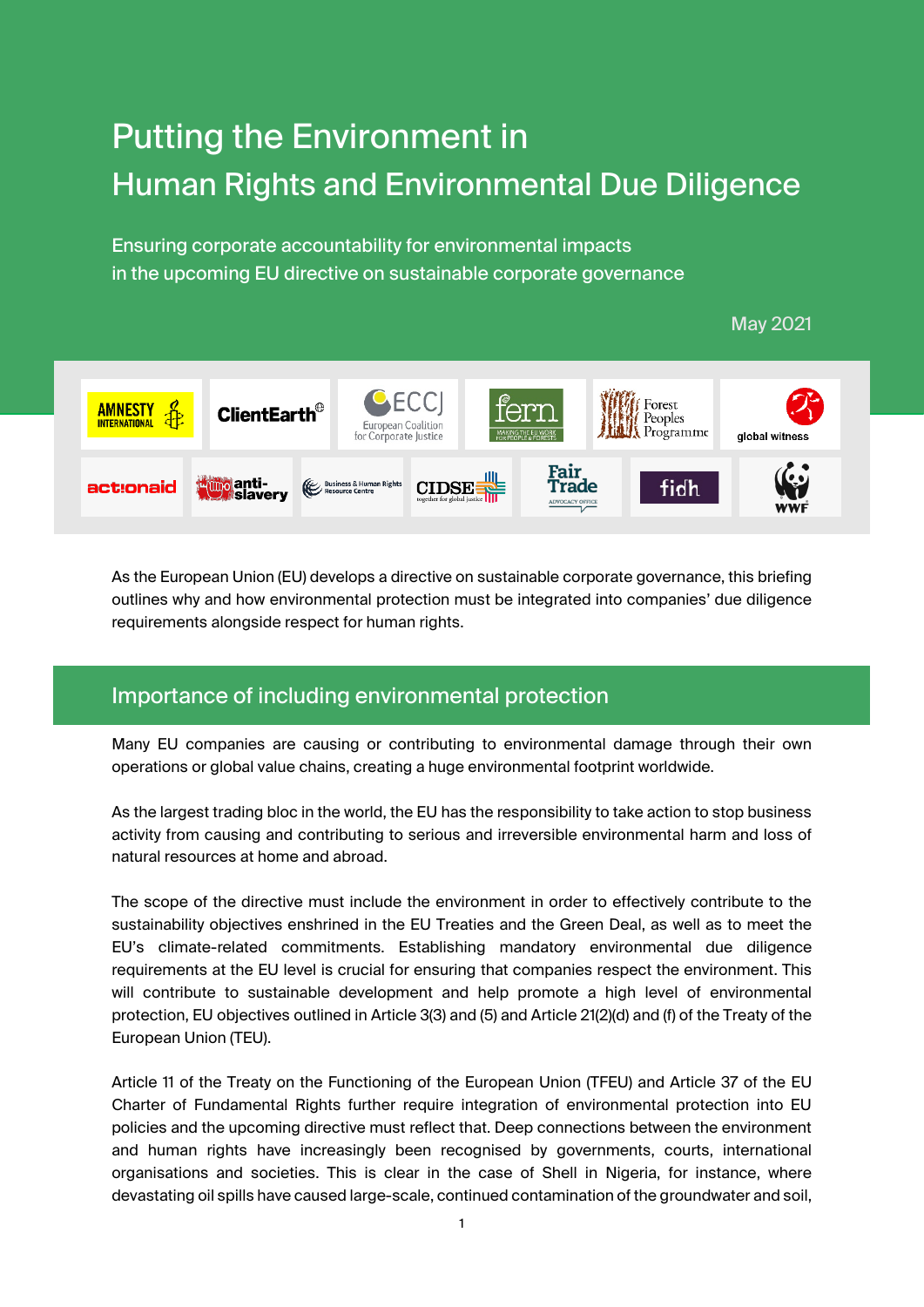harming the vegetation and fauna in the area and causing a multitude of human rights impacts including harms to health and the livelihoods of local communities. $^{1,2}$  $^{1,2}$  $^{1,2}$  $^{1,2}$ 

This is also demonstrated by the unique and disproportionate ways in which climate change and other forms of environmental damage impact vulnerable and marginalised groups. In addition, for many environmental defenders, human rights and environmental concerns are unavoidably interlinked given the violent retaliation they often face for their environmental work.

The full enjoyment of many rights such as the right to food, the right to water, the right to a healthy standard of living and the rights of indigenous peoples are directly connected to the environment. There is also a growing recognition globally of the need to enshrine the right to a healthy environment as a universal right.<sup>[3](#page-1-2)</sup>

The upcoming directive must recognise these connections between human rights and environmental protection. This requires an integrated approach to standards, processes, enforcement and liability.

However, approaching environment protection in the future directive solely through the lens of human rights would leave an important gap in the regulatory framework. Environmental damage can occur without constituting a clear violation of human rights, or without entailing direct or immediate harm to human beings. Both human rights and the environment deserve protection in and of themselves. Therefore, it is critical that the future directive provides specific requirements for environmental protection and covers all potential or actual adverse impacts on the environment. These must be included alongside mechanisms to deal with instances where environmental harm is linked to human rights abuses.

# Approach to environmental due diligence

 $\overline{a}$ 

Human rights and environmental due diligence should be defined as the obligation of companies to take all necessary, adequate and effective measures to identify and assess their actual and potential adverse impacts; prevent, mitigate or cease these impacts; track and monitor the effectiveness of the actions taken; and account for the adverse impacts in their operations, subsidiaries and business relationships throughout their entire value chains. Companies must also be required to remedy harms that have occurred.

The upcoming directive should, at the very least, be in line with the international standards set out in, among other instruments, the United Nations (UN) Guiding Principles on Business and Human Rights as well as in the Organisation for Economic Cooperation and Development (OECD) Guidelines for Multinational Enterprises.

<span id="page-1-0"></span><sup>1</sup> Amnesty International, Environmental Rights Action/Friends of the Earth Nigeria, Friends of the Earth Europe, and Milieudefensie/Friends of the Earth Netherlands, No Clean [Up, No Justice,](https://www.amnesty.org/download/Documents/AFR4425142020ENGLISH.PDF) June 2020.

<span id="page-1-1"></span><sup>&</sup>lt;sup>2</sup> In January 2021, Shell Nigeria was ruled by The Hague Court of Appeals as liable for damages from pipeline leaks in the [Niger Delta.](https://friendsoftheearth.eu/press-release/nigerian-farmers-and-friends-of-the-earth-win-oil-pollution-case/) For the first time, the court held the Dutch parent company accountable for its duty of care abroad and ordered both the Nigerian subsidiary and the Dutch parent company to build better warning systems.

<span id="page-1-2"></span><sup>&</sup>lt;sup>3</sup> See Article 4 of the Regional Agreement on Access to Information, Public Participation and Justice in Environmental Matters in Latin America and the Caribbean (the Escazu Agreement); Article 24 of the African Charter on Human and People's Rights; an[d Joint Statement of United Nations entities on the right to a healthy environment.](https://www.unep.org/news-and-stories/statements/joint-statement-united-nations-entities-right-healthy-environment)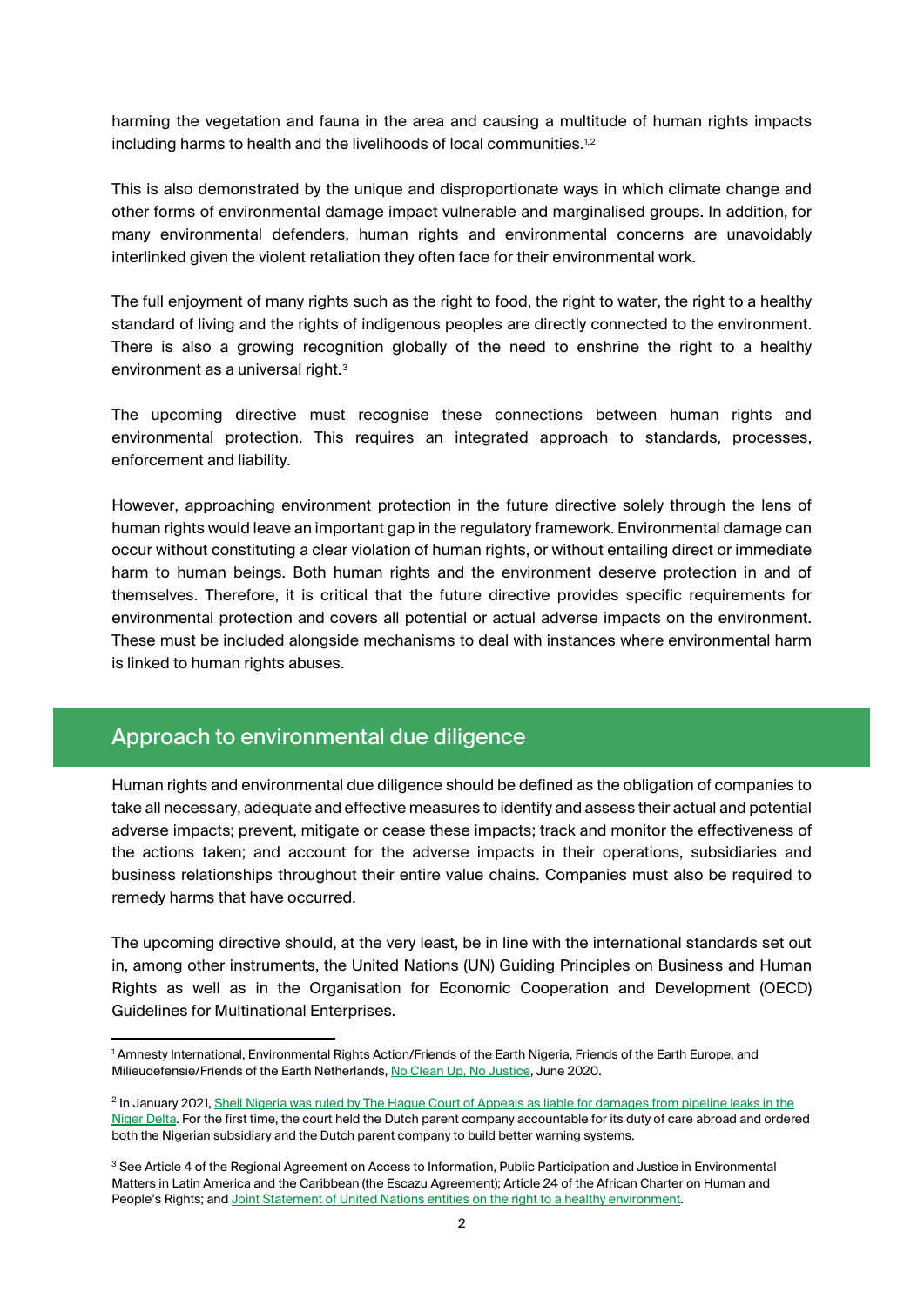By introducing similar due diligence requirements for both human rights and environmental impacts, the directive will provide consistency and legal clarity, allowing businesses to take comprehensive, effective and adaptable due diligence action to address their impacts.

### Defining adverse environmental impacts

The EU must provide definitions of the adverse impacts which should be addressed by environmental due diligence. This is necessary to ensure legal certainty, since there is not a comprehensive body of internationally recognised environmental standards covering all environmental impacts, unlike in the field of human rights.

Environmental impacts should be defined by reference to international agreements, where these exist, and complemented by a non-exhaustive catalogue of adverse environmental impacts. When defining environmental impacts, the EU will have to take into consideration the specificities of environmental law.

# (I) Applicable standards

 $\overline{a}$ 

As a starting point, the EU should refer to the principles and normative standards of international environmental agreements, and require companies to ensure respect with those standards in addition to the applicable domestic environmental law.

The future directive should refer to key principles of international and EU environmental law, such as the prevention, precautionary, rectification-at-source and polluter-pays principles (Article 192(2) TFEU), which will be essential in defining these obligations.

International environmental agreements should also be included, such as the Paris Agreement and the Convention on Biodiversity.<sup>[4](#page-2-0)</sup> Though often addressed to states, environmental objectives can and should be translated into concrete obligations for companies.<sup>[5](#page-2-1)</sup> In this regard, the future directive should set out clear requirements for companies to align with the goals and objectives set out in these international environmental agreements.

Nevertheless, the current fragmented patchwork of international instruments does not provide for sufficient coverage of impacts against which companies should conduct environmental due diligence. This regulatory gap should be filled by listing the adverse environmental impacts companies should address, as set out in the next section.

<span id="page-2-0"></span><sup>4</sup> An illustrative non-exhaustive list of the most relevant international environmental agreements to which the EU is already a Party or a Signatory is availabl[e here.](https://ec.europa.eu/environment/international_issues/agreements_en.htm)

<span id="page-2-1"></span><sup>5</sup> For instance, the Dutch National Contact Point for the OECD Guidelines for Multinational Enterprises has argued that the Paris Agreement can and should translate into business obligations (Oxfam Novib u.a. versus ING, final statement 19 April [2019\),](https://www.oecdguidelines.nl/binaries/oecd-guidelines/documents/publication/2019/04/19/ncp-final-statement-4-ngos-vs-ing/20190419+NGOs+vs+ING+-+FS+%28WCAG%29.pdf) making it clear that banks must formulate concrete climate goals for their financial services, in line with the Paris Agreement.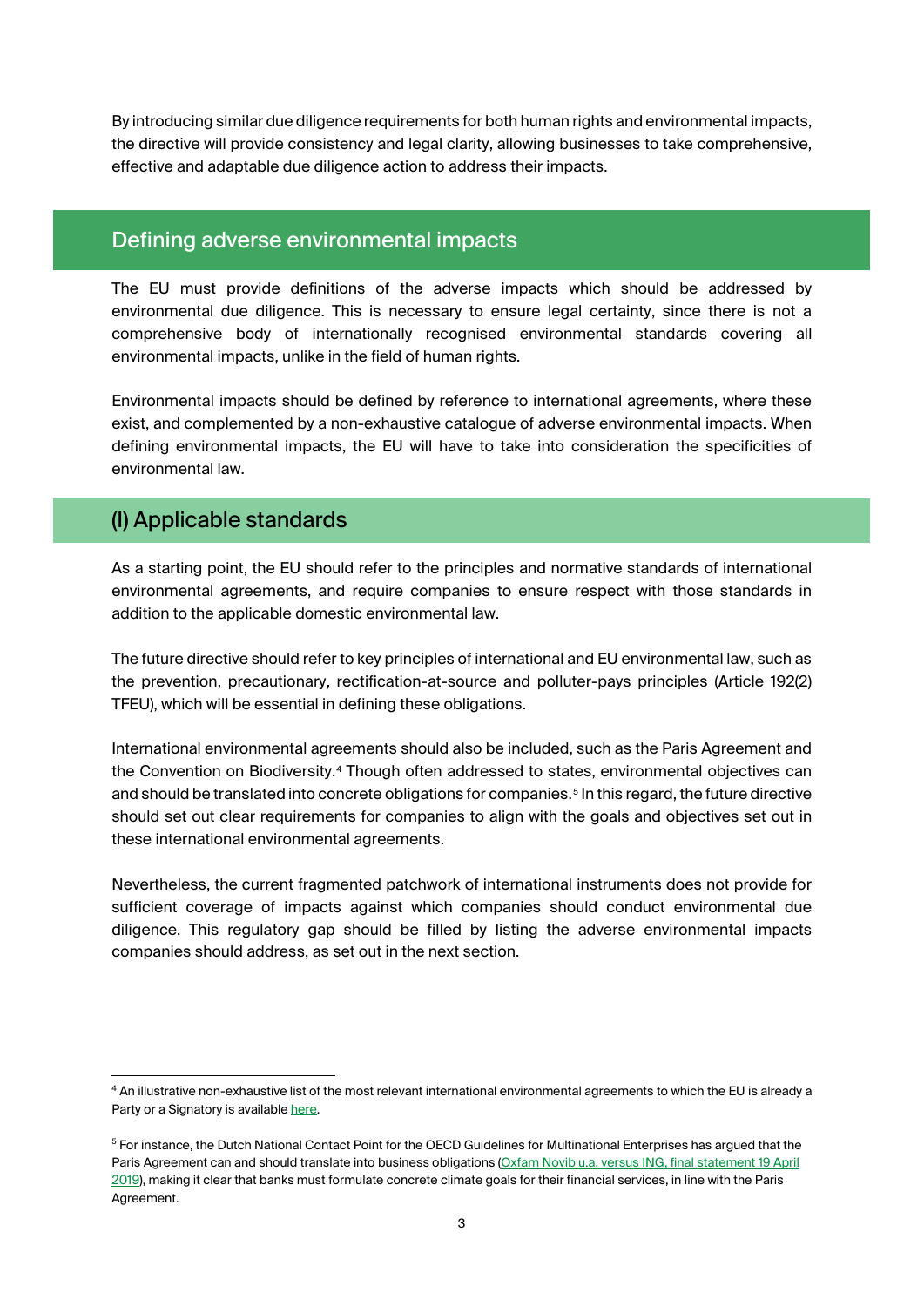#### (II) Non-exhaustive list of environmental impacts

Adverse environmental impacts should be defined using a broad yet non-exhaustive list of impacts. This will help to inform company responses and action under the directive.

What constitutes an environmental impact must be well defined in order to provide legal clarity and legal certainty. At the same time, the definition must cover the widest range of environmental impacts that can take place across global operations, value chains and investments. Indeed, an overly narrow or selective approach would otherwise leave out certain environmental impacts. [6](#page-3-0)

The list of environmental impacts should include but not be limited to direct and indirect impacts related to: climate change (including greenhouse gas emissions), air, soil, water and noise pollution (including through disposal of chemicals), hazardous substances and production of waste, loss of and damage to forests and natural ecosystems, loss of biodiversity, and loss of habitats and species.[7](#page-3-1)

It will be key for the EU to develop and regularly review this list in consultation with stakeholders, including civil society representatives, communities affected by corporate activities and land and environmental defenders. It should be integrated into the future directive and further elaborated, as necessary, in delegated legislation and guidelines.

The combination of references within the directive to agreed international standards and EU environmental law, and a non-exhaustive list of environmental impacts will help to provide clarity for companies when conducting their due diligence.

New EU legislation should enforce obligations on companies to reduce and account for their climate change impacts, including but not limited to their own emissions and their indirect greenhouse gas emissions through their global value chains.<sup>[8](#page-3-2)</sup> For instance, the Dutch OECD National Contact Point has interpreted the OECD Guidelines to affirm that the urgency and global impact of climate change necessitates that companies address indirect contributions, which in many sectors make up a significant share of emissions.

EU legislation should specify criteria for corporate climate targets and ensure that companies set concrete goals and targets to bring them in line with the 1.5-degree target scenario of the Paris Agreement. This may include, where appropriate, the cessation of activities or investments that are disproportionately contributing to climate change.

 $\overline{a}$ 

<span id="page-3-0"></span><sup>&</sup>lt;sup>6</sup> For example, th[e Environmental Liability Directive](https://eur-lex.europa.eu/legal-content/EN/TXT/?uri=CELEX%3A02004L0035-20190626) contains a very restricted definition of what constitutes environmental damage and expressly refers to four EU environmental legislation. Its scope is limited to cases of damages to biodiversity, water and land, and thus fails to cover wider adverse impacts on the environment.

<span id="page-3-1"></span><sup>&</sup>lt;sup>7</sup> This list reflects recent approaches adopted under th[e EU Taxonomy Regulation](https://eur-lex.europa.eu/legal-content/EN/TXT/?uri=celex:32020R0852) and the proposal for a Corporate [Sustainability Reporting](https://ec.europa.eu/finance/docs/law/210421-proposal-corporate-sustainability-reporting_en.pdf) Directive, but attempts to be more comprehensive.

<span id="page-3-2"></span><sup>&</sup>lt;sup>8</sup> The upcoming directive should therefore cover all three scopes defined by the Greenhouse Gas Protocol: Scope 1 (direct emissions from company-owned and controlled resources), Scope 2 (indirect emissions from the generation of purchased energy) and Scope 3 emissions (all indirect emissions not included in Scope 2 that occur in the value chain of the company).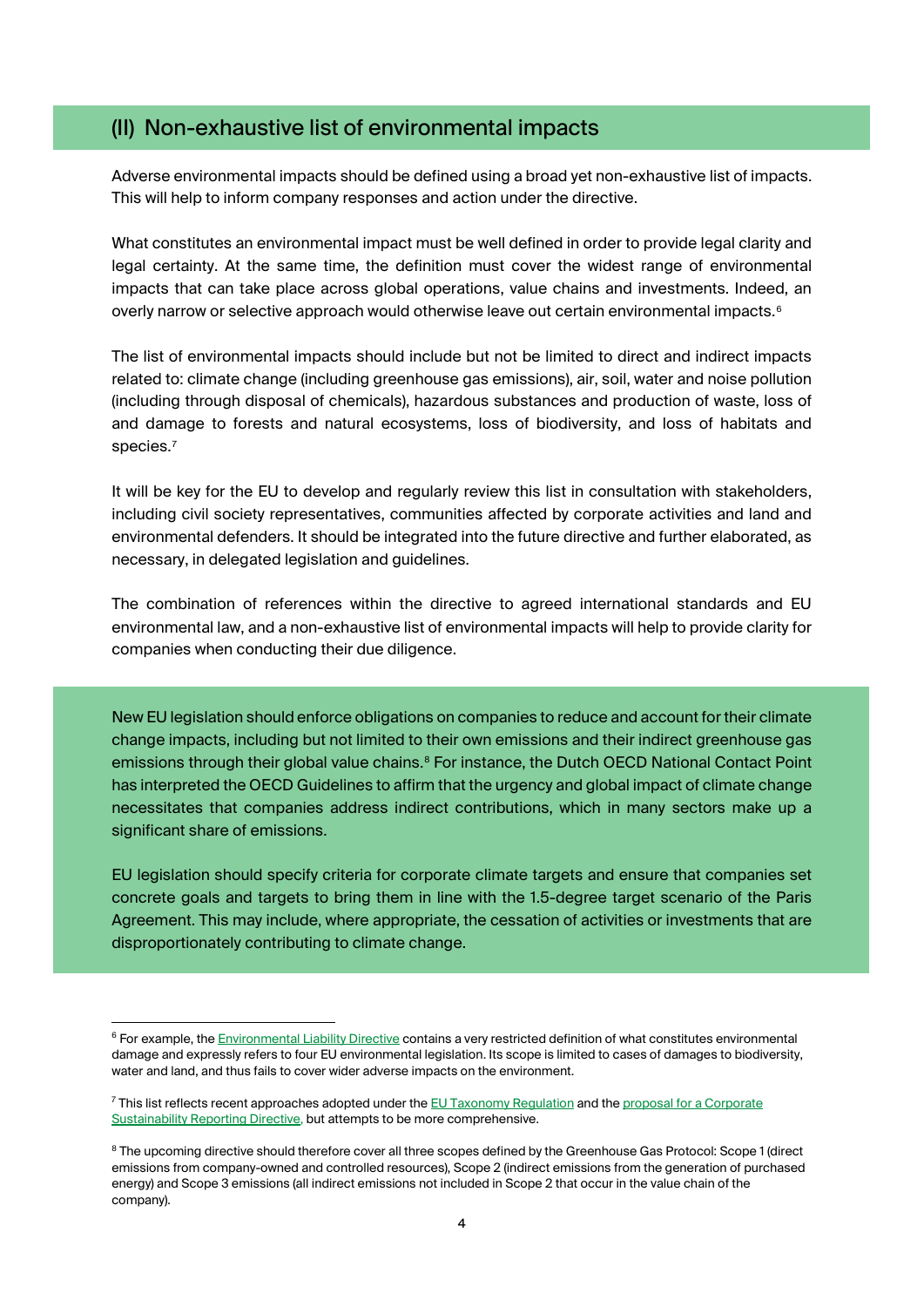# Enforcement of environmental protection

An optimal mix of civil, administrative and criminal liability of companies would enhance incentives for companies to prevent environmental harm and provide remedies for victims. This should apply whether the environmental harm has human rights implications or not.

## (I) Administrative and criminal liability

It is key that the upcoming directive provides for national competent authorities, with sufficient human, technical and financial resources as well as expertise, to be responsible for investigating, monitoring and sanctioning non-compliance with the due diligence duty. Competent authorities should be responsible for pursuing companies for failing to comply with their due diligence duties, both on their own initiative and in response to a complaint submitted by third parties.

Members of the public, including non-governmental organisations (NGOs) acting in the public interest, affected communities and environmental defenders, must be empowered to bring complaints against companies before national competent authorities.

Criminal law enforcement would be appropriate for large and/or egregious cases of environmental harms and for certain illegal activities.

# (II) Civil liability

<u>.</u>

It is also necessary to ensure that companies can be held liable for environmental harms in their global operations and value chains and investments that could have been prevented.<sup>[9](#page-4-0)</sup> Fulfilment of due diligence obligations should not automatically absolve companies of their liability for harm.

Victims of those harms must have access to effective remedies, including accessible procedures for group claims before EU courts, and potential victims must have the possibility to request injunctive relief before environmental harm occurs.

In addition, members of the public, including NGOs, should also have access to justice to hold companies accountable in cases of environmental damage, in line with Article 9(3) of the Aarhus Convention. It is particularly important to expand the scope of potential claimants in cases of harm to the environment, as there can be limited incentives for individuals to bring legal action. In cases involving both environmental and human rights harms, it is important that litigation for environmental harm does not preclude victims from bringing a case on human rights grounds or vice versa.

The civil liability regime should include strong provisions to facilitate access to justice in the EU for victims of corporate abuses under this law, whether harm occurred inside or outside the EU. These must include a fairer distribution of the burden of proof for all evidentiary elements and longer time limitations for victims' transnational claims, particularly taking into account that environmental impacts may only be discovered long after they occurred and their effects may manifest only after a long delay.

<span id="page-4-0"></span><sup>9</sup> The European Parliament resolutions of 22 October 2020 with recommendations on an EU legal framework to halt and reverse EU-driven global deforestation [\(2020/2006\(INL\)\)](https://www.europarl.europa.eu/doceo/document/TA-9-2020-0285_EN.html) and of 10 March 2021 with recommendations on corporate due diligence and corporate accountability [\(2020/2129\(INL\)\),](https://www.europarl.europa.eu/doceo/document/TA-9-2021-0073_EN.html) and the Committee on Legal Affairs report on the liability of companies for environmental damage [\(2020/2027\(INI\)\)](https://www.europarl.europa.eu/doceo/document/A-9-2021-0112_EN.html) all call for a civil liability regime.